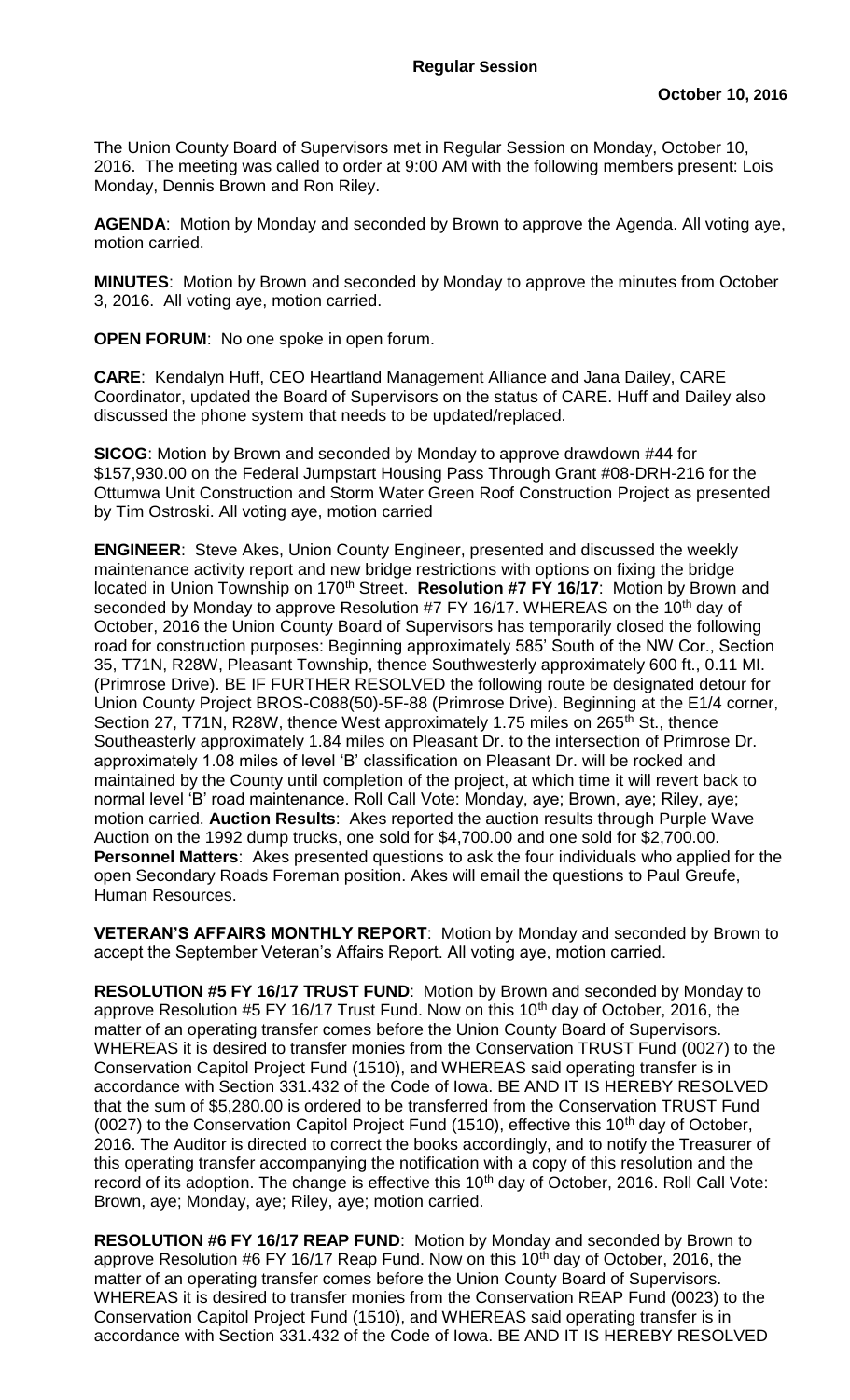that the sum of \$36,989.76 is ordered to be transferred from the Conservation REAP Fund (0023) to the Conservation Capitol Project Fund (1510), effective this 10<sup>th</sup> day of October, 2016. The Auditor is directed to correct the books accordingly and to notify the Treasurer of this operating transfer accompanying the notification with a copy of this resolution and the record of its adoption. The change is effective this 10<sup>th</sup> day of October, 2016. Roll Call Vote: Riley, aye; Brown, aye; Monday, aye; motion carried.

**HANDWRITTEN CLAIM**: Motion by Brown and seconded by Monday to approve handwritten claim number 20160927 in the amount of \$509.04 to TASC for Flex Spending. All voting aye, motion carried

**CLAIMS**: Motion by Brown and seconded by Monday to approve claims 128505-128647. All voting aye, motion carried.

| 0001 GENERAL BASIC FND                    |                  | IA TOOL & MANUFACTURING                       | 1,542.57         |
|-------------------------------------------|------------------|-----------------------------------------------|------------------|
| <b>ABEL</b>                               | 72.00            | <b>LAWSON PRODUCTS</b>                        | 128.13           |
| <b>ACCESS</b>                             | 306.35           | <b>MURPHY TRACTOR &amp; EQUIP</b>             | 2,282.10         |
| <b>AGRILAND</b>                           | 8.85             | <b>NAPA</b>                                   | 5,404.10         |
| <b>AKIN</b>                               | 3.29             | <b>OFFICE MACHINES</b>                        | 203.72           |
| <b>ALLIANT</b>                            | 1,781.31         | <b>QUALITY GLASS</b>                          | 255.00           |
| <b>BAKERINK</b>                           | 20.00            | <b>QUALITY INN &amp; SUITES</b>               | 367.36           |
| <b>BYERS LOCK SHOP</b>                    | 2.90             | <b>SCC NETWORKS</b>                           | 39.72            |
| <b>CARPENTER UNIFORM</b>                  | 902.22           | <b>SCHILDBERG</b>                             | 25,551.22        |
| CENTRAL IA DETENTION                      | 5,376.00         | <b>SIRWA</b>                                  | 19.00            |
| <b>CENTURY LINK</b>                       | 39.30            | <b>TRUE VALUE</b>                             | 20.96            |
| <b>COEN'S FURNITURE</b>                   | 390.00           | <b>US CELLULAR</b>                            | 69.01            |
| <b>FARM &amp; HOME</b>                    | 156.05           | <b>ZIEGLER</b>                                | 3,689.28         |
| <b>CRESTON MUNICIPAL UTILITIES</b>        | 36.63            | 0020 SECONDARY ROAD FND TTL:                  | 180,704.91       |
| <b>CRESTON PUBLISHING</b>                 | 322.27           |                                               |                  |
| <b>CULLIGAN</b>                           | 46.00            | <b>1510 CAPITAL PROJECTS FND</b>              |                  |
| <b>DEVORE</b>                             | 70.00            | <b>EBLEN CONSTRUCTION</b>                     | 36,706.10        |
| <b>ECHO GROUP</b>                         | 457.09           | IA TOOL & MANUFACTURING                       | 283.66           |
| <b>ELECTRONIC MODS</b>                    | 450.00           | <b>OGLE'S GREENHOUSE</b>                      | 5,280.00         |
| <b>FARMERS ELECTRIC</b>                   | 2,992.17         | <b>1510 CPITAL PROJECTS FND TTL:</b>          | 42,269.76        |
| <b>HANSEN</b>                             | 72.00            |                                               |                  |
| <b>HEARTLAND TIRE</b>                     | 68.56            | <b>1520 CO CAPITAL PROJECTS FND</b>           |                  |
| <b>HOAKISON</b>                           | 20.00            | <b>EXCEL MECHANICAL</b>                       | 9,266.00         |
| <b>ID ZONE</b>                            | 120.00           | <b>1520 CO CPITL PROJCTS FND TTL:</b>         | 9,266.00         |
| IA LAW ENFORCEMENT ACADEMY                | 160.00           |                                               |                  |
| IA NATURAL HERITAGE                       | 25.00            | <b>4000 EMRGNCY MANGEMENT FND</b>             |                  |
| <b>JIM'S TRUCK &amp; SANITATION</b>       | 130.00           | <b>DUCKWORTH</b>                              | 96.22            |
| <b>LINES</b>                              | 350.00           | <b>MEDIACOM</b>                               | 128.72           |
| <b>LYNAM LAWN CARE</b>                    | 2,956.10         | VISA/ISSB                                     | 524.35           |
|                                           |                  |                                               |                  |
| <b>MAIL SERVICES</b>                      | 423.87           | <b>4000 EMRGNY MNGMNT FND TTL:</b>            | 749.29           |
| MC/ISSB                                   | 694.38           |                                               |                  |
| <b>MEDICAP</b>                            | 6.95             | <b>4003 EMPOWERMENT</b>                       |                  |
| <b>MILLER</b>                             | 220.00           | ADAMS CO EXTENSION                            | 1,122.04         |
| <b>MMIT</b>                               | 4.09             | <b>CREATIVE BEGINNINGS</b>                    | 300.00           |
| <b>NISSLY</b>                             | 550.40           | <b>DISCOVERY KIDS</b>                         | 659.00           |
| <b>OFFICE MACHINES</b>                    | 214.69           | <b>EAST UNION SHOOLS</b>                      | 2,520.00         |
| <b>PITNEY BOWES</b>                       | 291.52           | <b>JOYFUL SPARKS</b>                          | 350.00           |
| PLUMB SUPPLY                              | 55.77            | RINGGOLD CO PUBLIC HEALTH                     | 6,254.08         |
| POKORNY BP                                | 208.11           | <b>SICKELS</b>                                | 3,973.45         |
| PRAIRIE SOLID WASTE                       | 113.10           | SOUTHERN IA TROLLEY                           | 210.00           |
| <b>PROVOST</b>                            | 9.84             | <b>SWCC</b>                                   | 22,630.99        |
| RINGGOLD CO SHERIFF                       | 15.00            | <b>TAYLOR CO AG EXTENSION</b>                 | 3,257.56         |
| <b>SHOPKO PHARMACY</b>                    | 86.63            | TRINITY LUTHERAN PRESCHOOL                    | 927.00           |
| SHRED-IT                                  | 70.46            | <b>4003 EMPOWERMENT TTL:</b>                  | 42,204.12        |
| <b>SIDDENS</b>                            | 25.00            |                                               |                  |
| <b>SICOG</b>                              | 566,665.00       | <b>4004 LAW ENFORCEMNT CNTER</b>              |                  |
| <b>SIRWA</b>                              | 921.83           | <b>ALLIANT</b>                                | 2,385.41         |
| <b>SUPREME CLEANERS</b>                   | 136.00           | <b>BM SALES</b>                               | 223.50           |
| <b>T&amp;S INDUSTRIES</b>                 | 505.04           | <b>COUNSEL OFFICE</b>                         | 184.48           |
| <b>TERESA A. KORDICK</b>                  | 18.00            | <b>CRESTON PUBLISHING</b>                     | 39.78            |
| <b>THATCHER</b>                           | 242.33           | <b>FIRST COMMUNICATIONS</b>                   | 24.42            |
| <b>TRAVIS</b>                             | 20.00            | <b>HOTSY</b>                                  | 176.00           |
| TREAS STATE OF IA                         | 1,779.00         | IA DEPT OF PUBLIC SAFETY                      | 2,031.00         |
| TRUE VALUE                                | 75.51            | IA LAW ENFORCEMENT ACADEMY                    | 550.00           |
| <b>UNION CO ENGINEER</b>                  | 357.82           | <b>MAINSTAY SYSTEMS</b>                       | 1,764.00         |
| UNION CO EXTENSION                        | 70.00            | MC/ISSB                                       | 422.22           |
| <b>US AUTOFORCE</b><br><b>US CELLULAR</b> | 469.68<br>471.74 | <b>PETZNICKS</b><br>SOUTH CENTRAL IA REGIONAL | 267.50<br>500.00 |